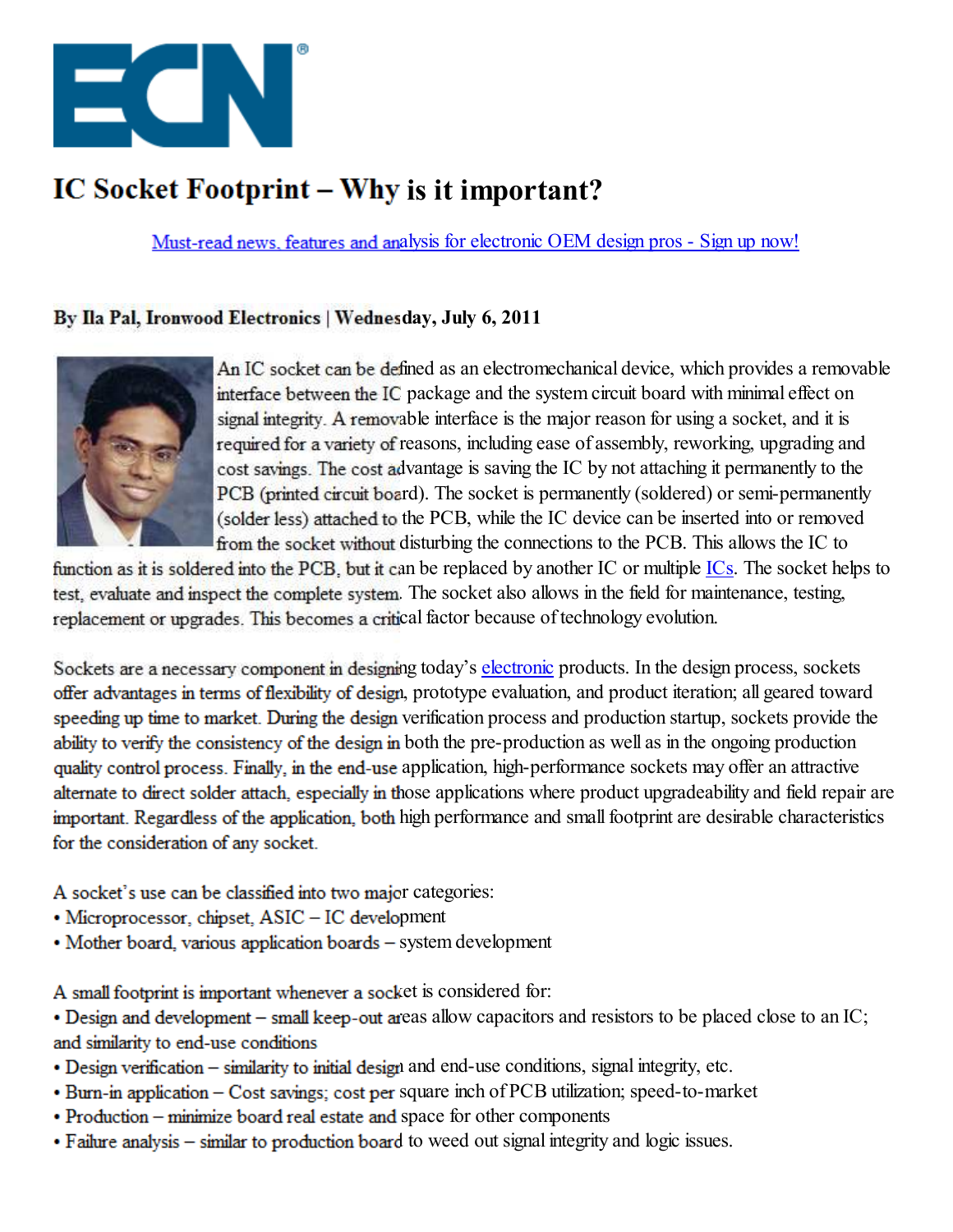The following paragraphs describe various socket mounting configurations and corresponding footprint details.

Solder-mount sockets require no tooling holes to mount on an existing target PCB. The socket solders directly to the target board lands and requires a clearance of 3.75 mm from the perimeter of the BGA package. Standard surface mount methods can be used to attach the surface mount base of the socket, employing low temperature eutectic solder balls, to the target PCB. The IC is then dropped into the socket base, and the lid containing a screw mechanism is added and tightened.

Direct-mount sockets (shown in Figure 1) possess further minimal real estate characteristics (smallest clearance of 2.5 mm from the perimeter of the BGA package) than the solder mount version. The flux and reflow requirement (a semi-permanent attachment process) is eliminated by adding tooling holes to the target PCB and mechanically fastening the socket and back-plate to the PC board. The Z-axis conductive medium is the only component between the IC's solder balls and the target board pads. This Solder-less Direct Connect socket allows the highest speed operation  $-\mathbf{u}$  to 40 GHz.



Epoxy-mount sockets (shown in Figure 2) require no tooling holes to mount to a target PCB and possess the smallest footprint (clearance of 1.25 mm from the perimeter of the BGA package) than the other versions. An intricate pattern on the socket wall maximizes surface area to ensure a highstrength bond to the target PCB. The epoxy sockets align to the target land pattern with a special alignment guide. A bead of epoxy is applied around the specially designed base of the socket to attach it to the target PCB. The remaining features are the same as the direct mount socket. This epoxy mount version allows the highest speed operation as well – up to 40 GHz.

A clam-shell lid or swivel lid that allows quick removal and

replacement of BGA packages can be integrated to the socket base structure while featuring the same space

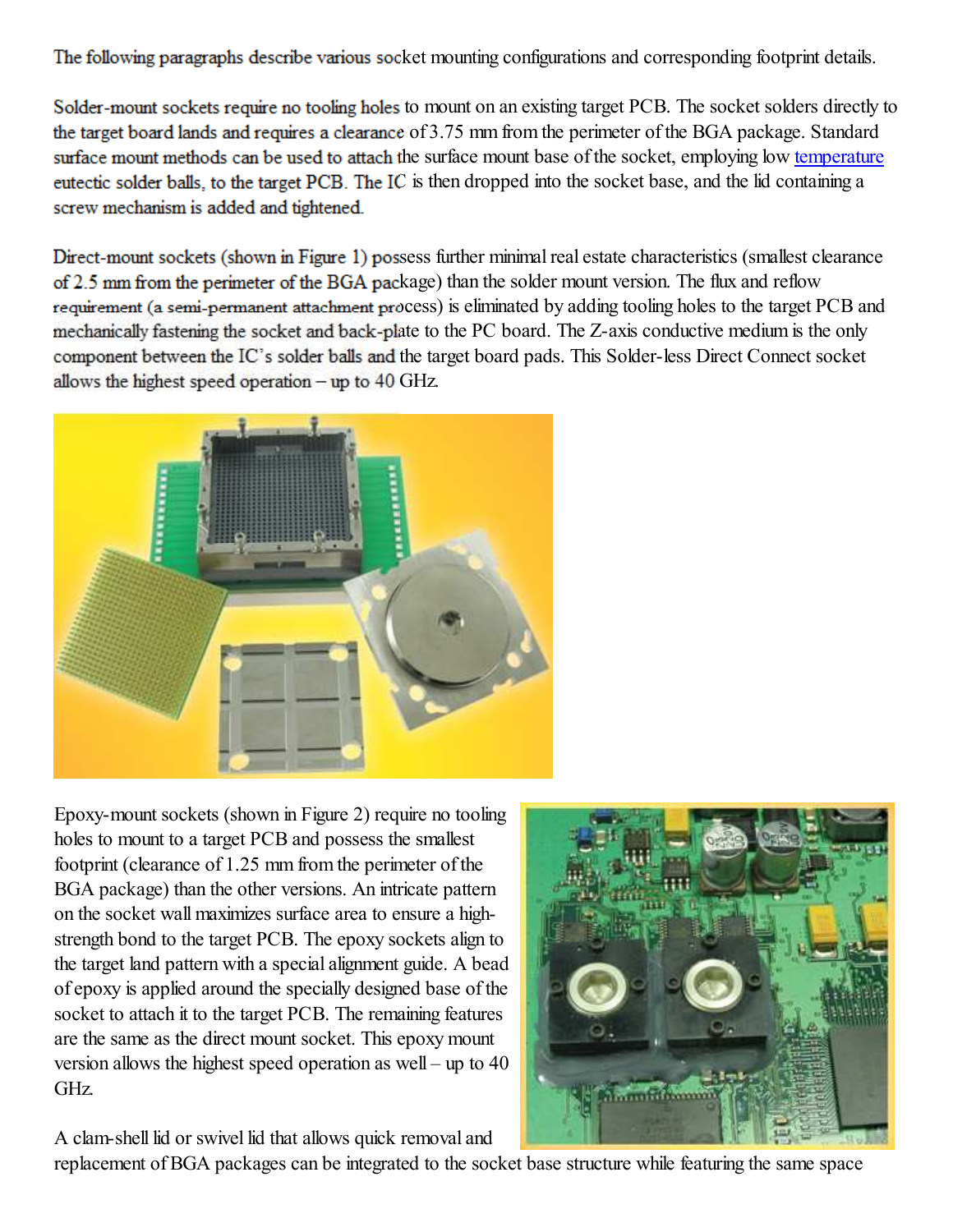efficient design as any of the mounting configurations mentioned earlier.

### **Z-axis Conductive Medium**

Two of the most common high frequency contactors for a socket are elastomer and spring pin with bandwidths of 8 GHz to 40 GHz and 2 GHz to 20 GHz, respectively, depending on the device requirements. These contactors define the vertical profile for the socket. Elastomer-based sockets are 8.5 mm from the PCB surface. Spring pin based sockets are 10 mm to 12mm from the PCB surface. The clam-shell lid option adds another 7 mm to 10 mm to the vertical height.

Figure 3 shows the relation between the keep-out footprint area versus the device footprint area for the three different socket mounting configurations. It can be seen from the graph that the epoxy-mount provides the smallest keep-out to device footprint ratio. The graph is very useful in selecting the right socket configuration based on the device and keep-out footprint dictated by application requirements. Selective areas can be removed from the socket wall to make the footprint further small in all three socket configurations. A bending moment analysis has to be performed in those special cases to validate the rigidity of socket structure.



# **Conclusion**

Small footprint is a necessary evil for both IC level and system level development and testing. A common PC board footprint provides advantages and benefits when moving from product design into development testing and verification which include:

- Electrical parameters remain unchanged
- Overall cost and time to market are reduced
- Compatible socket mounting enables cross verification